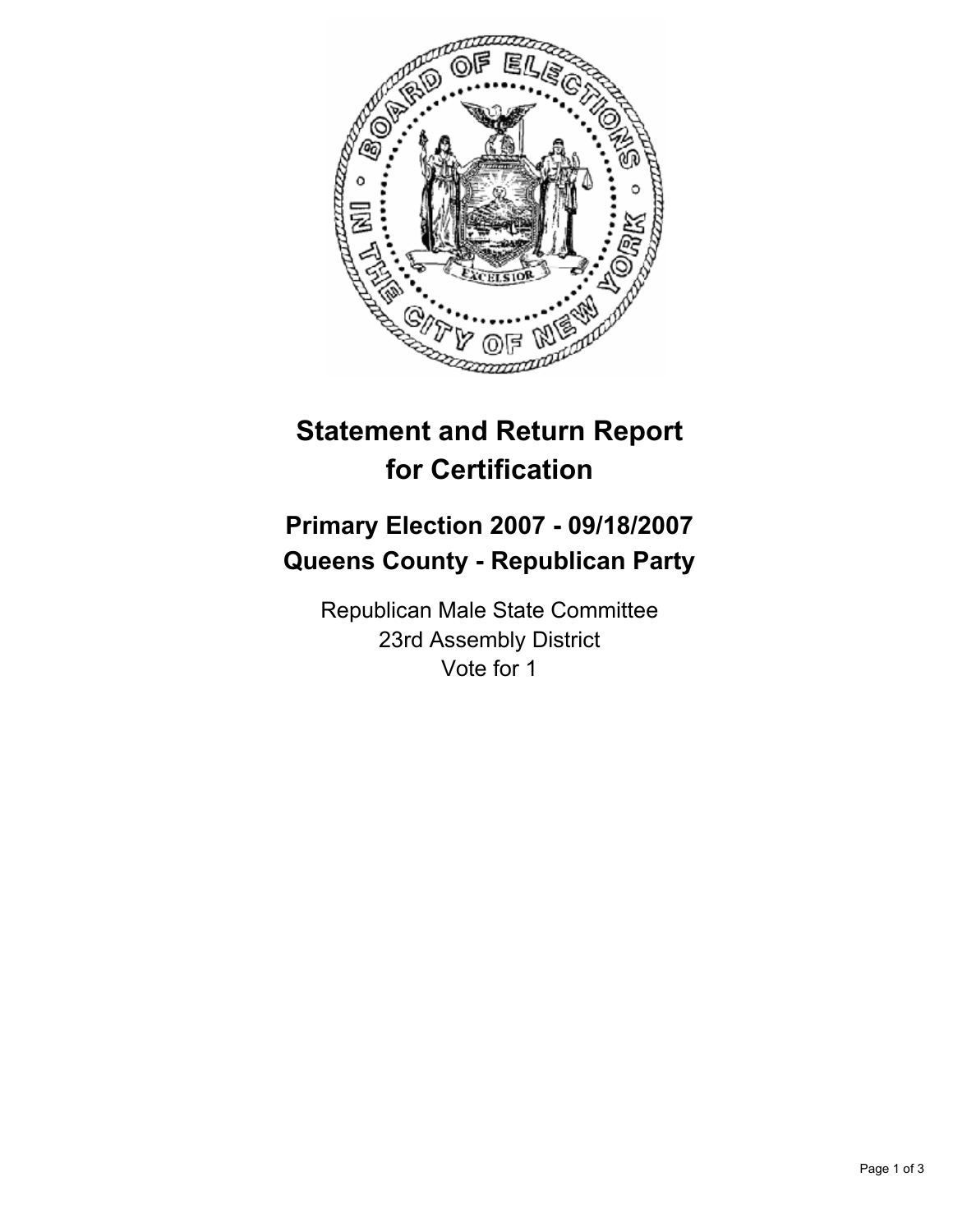

## **Assembly District 23**

| <b>Total Votes</b> | 1,087  |
|--------------------|--------|
| <b>ERIC ULRICH</b> | 662    |
| JOHN D CALCAGNILE  | 425    |
| AFFIDAVIT          | ິ<br>v |
| ABSENTEE/MILITARY  | 72     |
| <b>EMERGENCY</b>   |        |